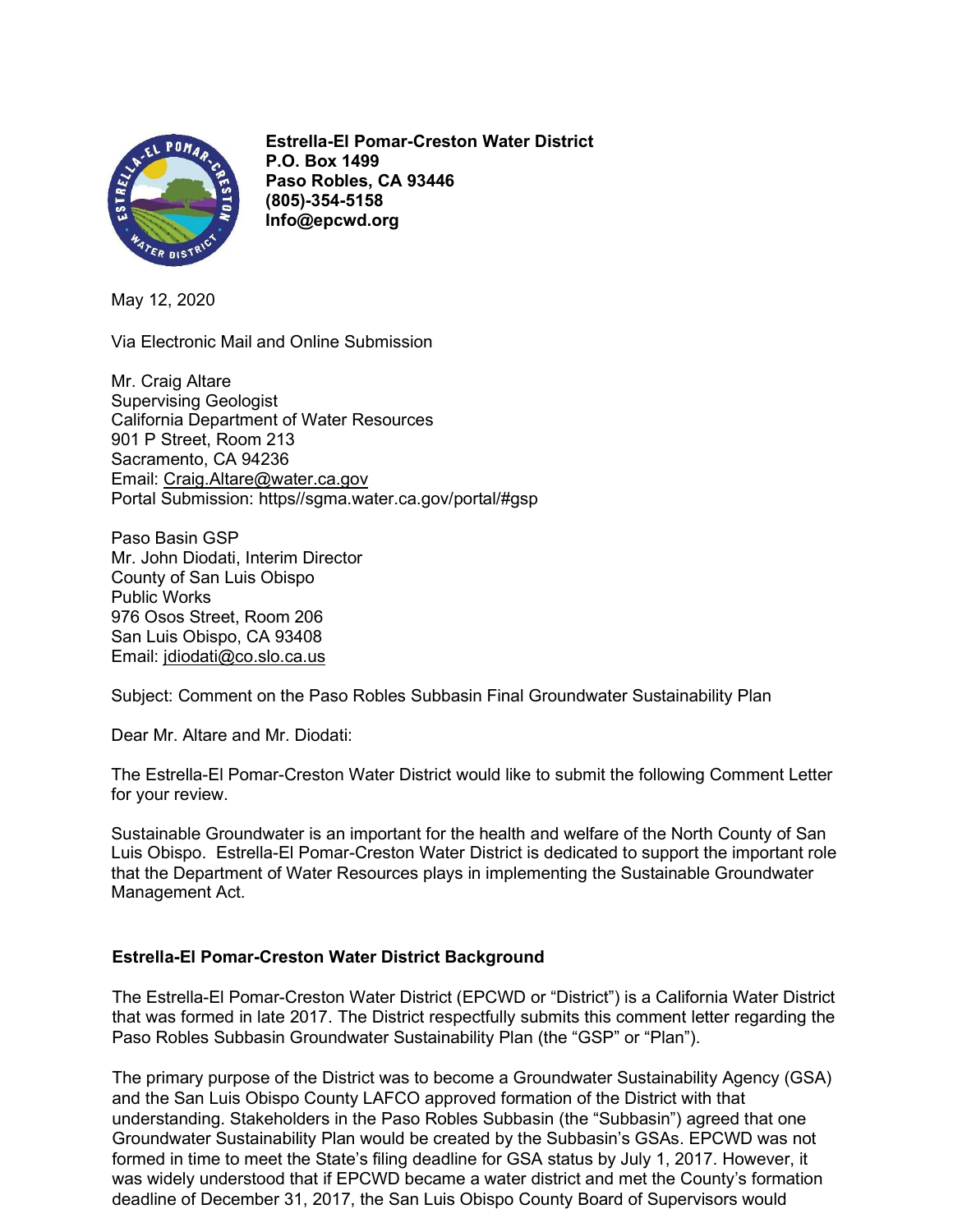withdraw from exercising its Sustainable Groundwater Manage Act (SGMA) authority over the lands included in the EPCWD service area. EPCWD is referenced in the original Memorandum of Agreement among various agencies and municipalities in the Subbasin pertaining to SGMA implementation (MOA), as well as in the current amended MOA. EPCWD met the required December 31, 2017 deadline and became a water district. Ultimately, the County Board of Supervisor reversed its previous determination regarding SGMA participation pertaining to lands within the EPCWD Service Area

Consequently, EPCWD is therefore not a GSA and its members have not had input in developing the GSP beyond attendance at Paso Robles Basin general meetings. The District welcomes this opportunity to inform the Department of Water Resources of its views on the GSP by way of this letter.

EPCWD is an active Water District meeting on a monthly basis. The District has funded a number of studies, retained a hydrogeologist and is represented on a number of local advisory committees. The District's members account for 38% of all groundwater extractions from the Subbasin. EPCWD represents the largest group of extractors by volume in the Subbasin (see the table below).

| <b>Agency</b><br><b>Extraction</b>                      | <b>Percentage of</b> |
|---------------------------------------------------------|----------------------|
| Estrella-El Pomar-Creston Water District                | 38%                  |
| Shandon/San Juan Water District & GSA                   | 30%                  |
| County GSA, Ag extractors not including<br><b>EPCWD</b> | 22%                  |
| City, CSD and County GSA Rural Residential              | 10%                  |

As a significant stakeholder in the Paso Robles Subbasin, sustainable groundwater is critical to EPCWD. In our comments, we hope to offer suggestions, solutions and improvements to increase the likelihood of a sustainable Subbasin. EPCWD believes everyone benefits from having the best possible Plan.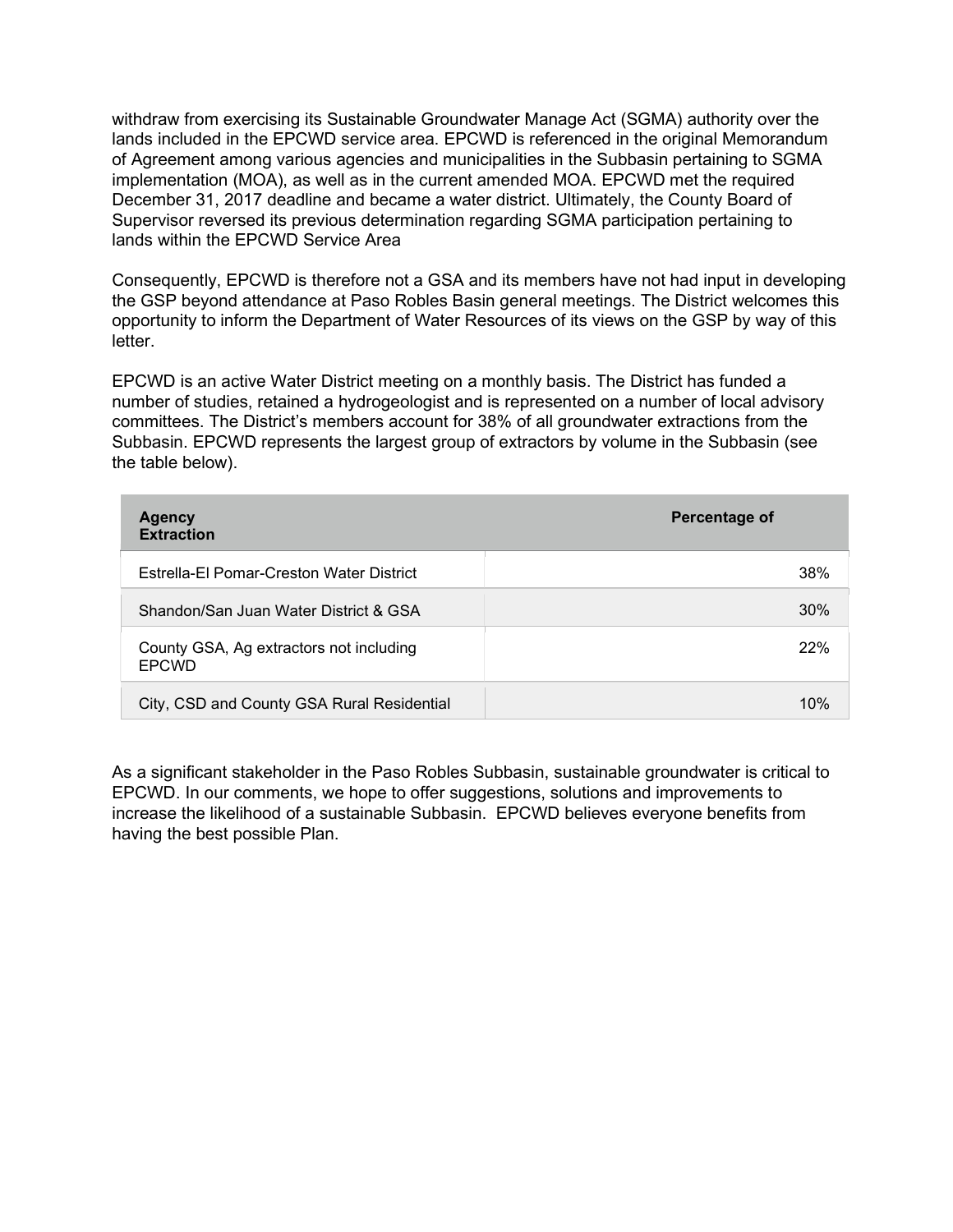# Executive Overview

Agriculture in the Subbasin coupled with its symbiotic relationship with travel and tourism is by far the largest contributor to our local economy. Agriculture accounts for 90% of groundwater pumping in the Subbasin, and due to lack of alternative sources of water, is completely dependent on groundwater pumping. As such, the GSP is central to the health and wellbeing of our region for decades to come. The GSP document is necessary to present the broad range of management options that we will need to employ to bring our Subbasin to sustainability, including but not limited to more surface water storage, groundwater recharge projects, conservation, use of recycled water, capture and reuse of stormwater, better integrated regional projects, securing grant money on behalf of the GSAs to pay for projects, and the reduction of groundwater pumping. Alternative sources of water such as the County's allocation from the State Water Project for example, for which county residents have been assessed for but have not received benefit, must be prioritized in the GSP as sources of supplemental water to offset groundwater pumping.

## General Comments on the GSP

The EPCWD is currently implementing or intends to implement the following actions. We feel that the GSAs should seriously consider these items as well for inclusion in the GSP as management actions that will benefit our Subbasin.

## Funding Mechanism

A funding mechanism for implementation of the GSP is not clearly identified. The Plan must include a budget with clear accounting for implementation expenses and identifying the source of revenue to fund those expenses, including a list of the parties within the Subbasin who will bear financial responsibility for GSP implementation, along with a breakdown of their respective shares of responsibility.

#### Implement a Better Monitoring Network

Currently there is no detail in the GSP's plan to expand our monitoring network. Both EPCWD and Shandon/San Juan Water District have funds available to put into place a far more robust monitoring network capable of accounting for extractions. With the GSP as a living document, resulting data could be used to revise measurable objectives and minimum thresholds.

#### Clearly Identify Potential Opportunities to Offset Groundwater Pumping

It is widely known and agreed upon that in order to be sustainable, efforts to solve our groundwater overdraft will require a broad range of management options. Immediately after approval, our GSP must be expanded upon to identify and make plans to execute the following opportunities:

-Supplemental water from the State Water Project and Nacimiento Pipeline

-Expand surface water storage capacity

-Develop and construct groundwater recharge projects

-Encourage water conservation and enhance education

-Reduction of groundwater pumping

-Use of recycled and/or blended water

-Capture and re-use of stormwater

-Better integration of regional projects to benefit the whole Subbasin

-Plans to secure grant money on behalf of GSAs